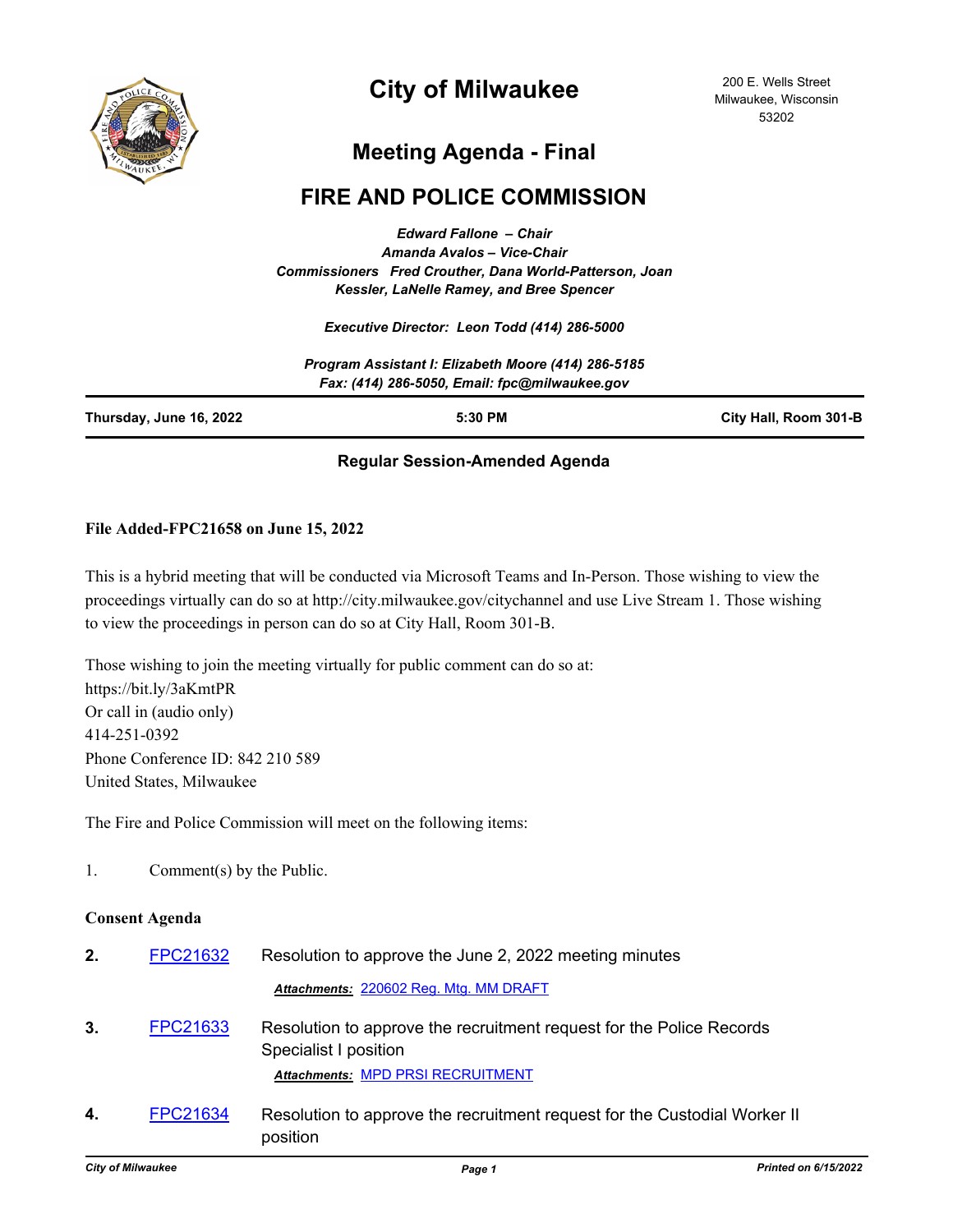#### *Attachments:* [MPD CWII RECRUITMENT](http://Milwaukee.legistar.com/gateway.aspx?M=F&ID=d2984f40-a007-41c8-aabf-5e40c8bdd4ba.pdf)

- **5.** [FPC21639](http://milwaukee.legistar.com/gateway.aspx?m=l&id=/matter.aspx?key=62385) Resolution to approve the amended Fire Cadet Eligibility List
- **6.** [FPC21640](http://milwaukee.legistar.com/gateway.aspx?m=l&id=/matter.aspx?key=62394) Resolution to approve the Crime Analyst Job Announcement Bulletin **Attachments: [Crime Analyst Job Announcement Bulletin](http://Milwaukee.legistar.com/gateway.aspx?M=F&ID=f6c52b48-f27c-4da8-b461-8594ffe6591c.pdf)**
- **7.** [FPC21641](http://milwaukee.legistar.com/gateway.aspx?m=l&id=/matter.aspx?key=62395) Resolution to approve the IT Support Specialist-Senior Job Announcement **Bulletin** *Attachments:* [IT Support Specialist-Senior Job Announcement Bulletin](http://Milwaukee.legistar.com/gateway.aspx?M=F&ID=13e5d2e5-f34b-433d-82e7-79b0a04e2dcd.pdf)
- **8.** [FPC21649](http://milwaukee.legistar.com/gateway.aspx?m=l&id=/matter.aspx?key=62412) Resolution to approve the amended 911 Telecommunicator Eligibility List

#### **Old Business**

**9.** [FPC21556](http://milwaukee.legistar.com/gateway.aspx?m=l&id=/matter.aspx?key=61967) Resolution to amend Standard Operating Instruction-Tactical Enforcement Unit

### **New Business**

- **10.** [FPC21650](http://milwaukee.legistar.com/gateway.aspx?m=l&id=/matter.aspx?key=62413) Resolution to approve the job study report for various positions within the Milwaukee Police Department *Attachments:* [MPD - Job Study Report](http://Milwaukee.legistar.com/gateway.aspx?M=F&ID=a954539b-1c21-41d2-8674-5ad40082a88a.pdf)
- **11.** [FPC21651](http://milwaukee.legistar.com/gateway.aspx?m=l&id=/matter.aspx?key=62414) Resolution to approve the classification report for various positions within the Milwaukee Fire Department *Attachments:* [Revised 2022.06.16 - MFD - Various New Positions](http://Milwaukee.legistar.com/gateway.aspx?M=F&ID=741fef42-c4c8-42c8-a01e-a01bd0bc72ca.pdf)
- **12.** [FPC21652](http://milwaukee.legistar.com/gateway.aspx?m=l&id=/matter.aspx?key=62415) Resolution to suspend FPC Board Rule III, Section 3 to permit the election of chair and vice-chair at the July 7, 2022 regular board meeting
- **13.** [FPC21658](http://milwaukee.legistar.com/gateway.aspx?m=l&id=/matter.aspx?key=62445) Resolution to amend Fire and Police Commission and Milwaukee Police Department Background Procedures and Standards. Attachments: **[Background Procedures and Standards \(redlined\)](http://Milwaukee.legistar.com/gateway.aspx?M=F&ID=3df2ed38-accb-43e8-b179-3a441910b87c.pdf)**

[Background Procedures and Standards](http://Milwaukee.legistar.com/gateway.aspx?M=F&ID=e91f3505-3cb2-48fd-a00a-828a3e074122.pdf)

**14.** [FPC21642](http://milwaukee.legistar.com/gateway.aspx?m=l&id=/matter.aspx?key=62400) Resolution to approve the amendments to Standard Operating Procedure 112-Sexual Assault

<u> Attachments: [PUBLIC REDACTED CLEAN 112 - SEXUAL ASSAULT](http://Milwaukee.legistar.com/gateway.aspx?M=F&ID=86bc9b9c-899d-41f8-99e3-e64ed1ea3fe9.pdf)</u> [PUBLIC REDACTED ROLL CALL 112 - SEXUAL ASSAULT](http://Milwaukee.legistar.com/gateway.aspx?M=F&ID=8306765b-fe3d-4a07-bad9-dd942d767df2.pdf)

- **15.** [FPC21643](http://milwaukee.legistar.com/gateway.aspx?m=l&id=/matter.aspx?key=62401) Resolution to approve the amendments to Standard Operating Procedure 710-Victim Witness Rights and Assistance <u> Attachments: [PUBLIC CLEAN 710 - VICTIM WITNESS RIGHTS AND ASSISTANCE](http://Milwaukee.legistar.com/gateway.aspx?M=F&ID=8135fa95-c809-42ea-b712-86e70416a26c.pdf)</u> [PUBLIC ROLL CALL 710 - VICTIM WITNESS RIGHTS AND ASSISTANCE](http://Milwaukee.legistar.com/gateway.aspx?M=F&ID=20eeb444-5bab-4735-b6e2-18da34cee325.pdf)
- **16.** [FPC21644](http://milwaukee.legistar.com/gateway.aspx?m=l&id=/matter.aspx?key=62402) Resolution to approve the amendments to Standard Operating Instruction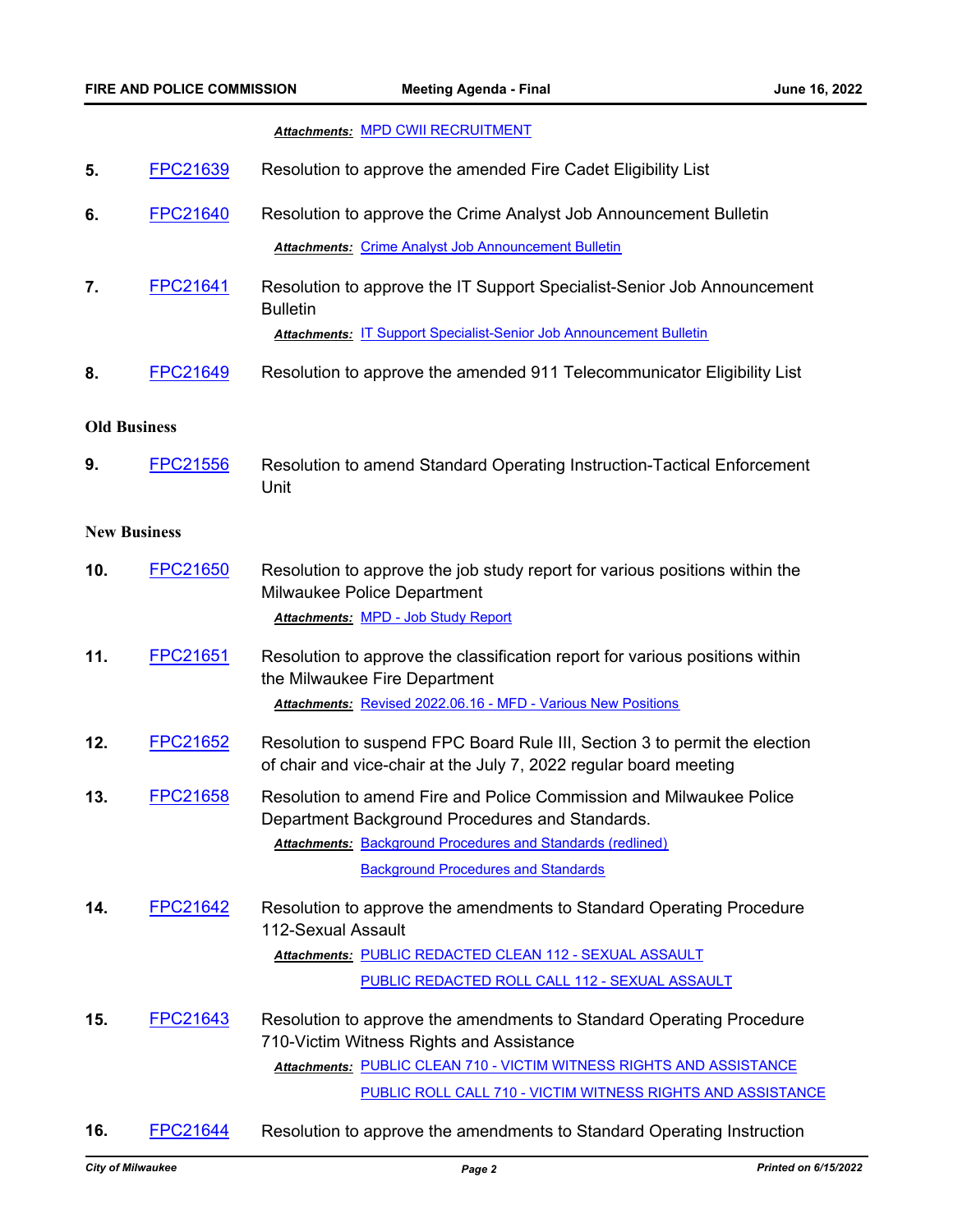|                                               |                 | -Wellness Team                                                                                                                                                                                                                                |  |
|-----------------------------------------------|-----------------|-----------------------------------------------------------------------------------------------------------------------------------------------------------------------------------------------------------------------------------------------|--|
|                                               |                 | <b>Attachments: PUBLIC CLEAN Police Officer Support Team SOI</b>                                                                                                                                                                              |  |
|                                               |                 | PUBLIC - CLEAN Wellness Team SOI (002)                                                                                                                                                                                                        |  |
|                                               |                 | PUBLIC - Police Officer Support Team SOI (003)                                                                                                                                                                                                |  |
| 17.                                           | FPC21657        | Resolution to approve the amendments to Standard Operating Procedure<br>004-Whistleblower Protection                                                                                                                                          |  |
|                                               |                 | Attachments: PUBLIC CLEAN 004 - WHISTLEBLOWER PROTECTION                                                                                                                                                                                      |  |
|                                               |                 | PUBLIC ROLL CALL 004 - WHISTLEBLOWER PROTECTION                                                                                                                                                                                               |  |
| 18.                                           | FPC21653        | Communication regarding the administrative approval of amendments to<br>Standard Operating Procedure 680-Computer Equipment, Applications<br>and Systems                                                                                      |  |
|                                               |                 | Attachments: PUBLIC REDACTED CLEAN 680 - COMPUTER EQUIPMENT, APPLICATIONS                                                                                                                                                                     |  |
|                                               |                 | PUBLIC ROLL CALL 680 - COMPUTER EQUIPMENT, APPLICATIONS AND S                                                                                                                                                                                 |  |
| 19.                                           | <b>FPC21654</b> | Communication regarding the administrative approval of amendments to<br>Standard Operating Procedure 975-Confidential Informants and Sources<br>of Information                                                                                |  |
| 20.                                           | FPC21655        | Communication regarding the administrative approval of the amendments<br>to Standard Operating Instruction-Traffic Safety Unit<br><b>Attachments: PUBLIC CLEAN Traffic Safety Unit SOI</b><br><b>PUBLIC ROLL CALL Traffic Safety Unit SOI</b> |  |
| 21.                                           | FPC21656        | Communication regarding the administrative approval of amendments to<br><b>Standard Operating Procedure 220 Arrest Authority</b>                                                                                                              |  |
|                                               |                 | Attachments: PUBLIC CLEAN 220 - ARREST AUTHORITY - 1-12-22                                                                                                                                                                                    |  |
|                                               |                 | PUBLIC CLEAN 220 - ARREST AUTHORITY - 4-4-22                                                                                                                                                                                                  |  |
|                                               |                 | PUBLIC ROLL CALL 220 - ARREST AUTHORITY - 4-4-22                                                                                                                                                                                              |  |
|                                               |                 | PUBLIC ROLL CALL 220 - ARREST AUTHORITY - 1-12-22                                                                                                                                                                                             |  |
| 22.                                           | <b>FPC21638</b> | Communication from the Executive Director relating to FPC department<br>operations                                                                                                                                                            |  |
|                                               |                 | Attachments: FPC Board update report 6.16.22                                                                                                                                                                                                  |  |
| <b>Department of Emergency Communications</b> |                 |                                                                                                                                                                                                                                               |  |
| 23.                                           | FPC21635        | Resolution to approve the appointment to the Emergency Communications<br>Human Resources Administrator position<br><b>Attachments: DEC Appointment to ECHRA-AZ</b>                                                                            |  |
| <b>Fire Department</b>                        |                 |                                                                                                                                                                                                                                               |  |